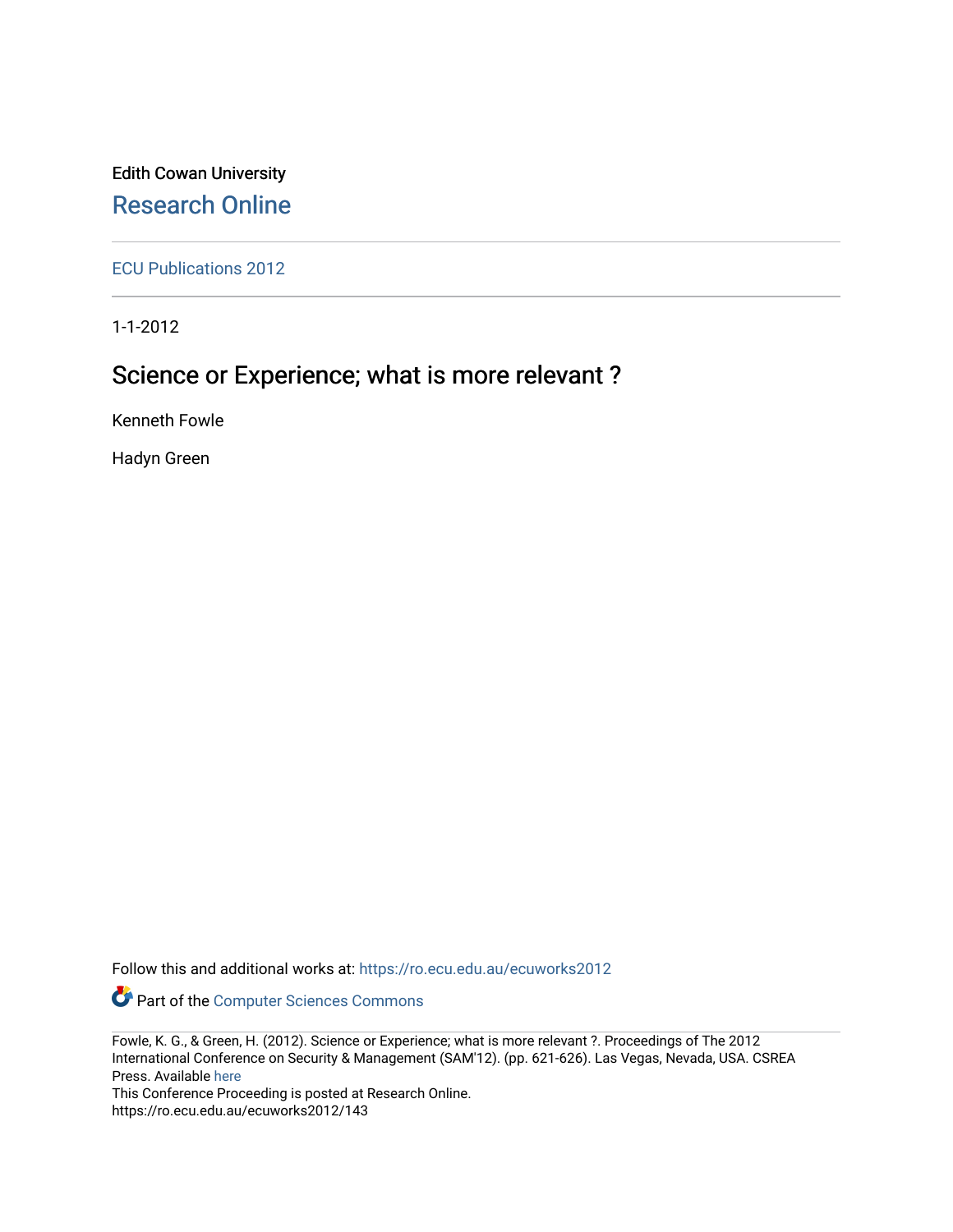# **SCIENCE OR EXPERIENCE; what is more relevant?**

**Ken Fowle 1,2 and Hadyn Green <sup>2</sup>**

<sup>1</sup> School of Computer and Security Science, Edith Cowan University, Perth, WA, Australia <sup>2</sup> Centre for Forensic Science, University of Western Australia, Perth, WA, Australia

*Abstract* **-** *It is very important that when we use science to determine the validity of evidence or information that it is done in a manner that is acceptable to the scientific community and the legal community, but what happens when "experience" is used. The use of forensic practitioners to provide "expert" evidence and opinion must meet the Daubert/Frye and now Kumho tests. This paper will endeavour to demonstrate .what is best for a practitioner to have and what does the judiciary require for "expert" evidence to be accepted? Science and/or Experience, what is more relevant? Evidence and the Courts depend upon the establishment of a reliable basis of fact. because at the end of a trial, a Judge or a Jury will be compelled to reduce a complex slice of human experience with all its subtlety, to what is, in essence, a one line answer: "I believe you, or I don"t.".*

**Keywords:** Practitioner, Science, Experience, Knowledge

### **1 Introduction**

It is very important that when we use science to determine the validity of evidence or information that it is done in a manner that is acceptable to the scientific community and the legal community, but what happens when "experience" is used. Is a scientific approach more valued than experience? This paper will look at the role of forensic practitioners using science and/or experience in supporting (or not) evidence and information being presented in the courts. This paper will look at how science and experience has been used, what has been the result and will endeavour to demonstrate using cases, as to why forensic practitioners need to keep evaluating themselves in relation to their forensic expertise.

In the United States, the National Research Council [1] of the National Academy of the Sciences concluded that; with the exception of nuclear DNA analysis, no forensic method has been rigorously shown to have the capacity to consistently, and with a high degree of certainty, demonstrate a connection between evidence and a specific individual or source.

The council also stated; "For a variety of reasons—including the rules governing the admissibility of forensic evidence, the applicable standards governing appellate review of trial court decisions, the limitations of the adversary process, and the common lack of scientific expertise among judges and lawyers who must try to comprehend and evaluate forensic evidence the legal system is ill-equipped to correct the problems of the forensic science community. In short, judicial review, by itself, is not the answer."

In the same year Chief Justice Robert French of the High Court of Australia in a presentation to the Medico Legal Society of Victoria said "the more technically or scientifically complex the issue for determination, the greater the challenge for the courts whether in patent law or other fields. There are some areas, particularly those involving computer science and complex software that may test the limits of the capacity of the courts to answer the composite questions of science and law to which they give rise" [2].

We are living in world that is using complexity to resolve complexity. We expect advancement, we expect solutions and we expect it to be right. As forensic practitioners there is an expectation that we are experts in our field, we have qualifications, we have accreditation, we have practical experience and we have the under pining knowledge of how our speciality works, is used and accepted, but what happens for the practitioner who has qualifications but limited experience (in the field) and the practitioner who is experienced but has only limited or no qualifications?.

Gary Edmond [3] said that the failure to engage individuals with the requisite knowledge, training and experience can produce a variety of mistakes, faulty assumptions and risks, even if these are not appreciated during trial and appeal processes.

Were as James Robertson [4] made comment, that it is a worrying outcome if academic researchers were to be excluded from giving "relevant" evidence simply on the basis of not being practitioners. He continued by saying that he does value experience; it is an inescapable qualitative factor which is relevant. However practitioners should not hide behind experience as an excuse or substitute for appropriate research and academic rigour. There is differing opinion as to what a forensic practitioner should have, thus there is a need to consider whether the value of science outweighs experience, or vice versa, or are both equal given the circumstances..

#### **1.1 Definitions**

*as defined by 2005 NSW Law Reform Report 109 – Expert Witnesses.*

 *expert*, in relation to any question, means a person who has such knowledge or experience of, or in connection with, that question, or questions of the character of that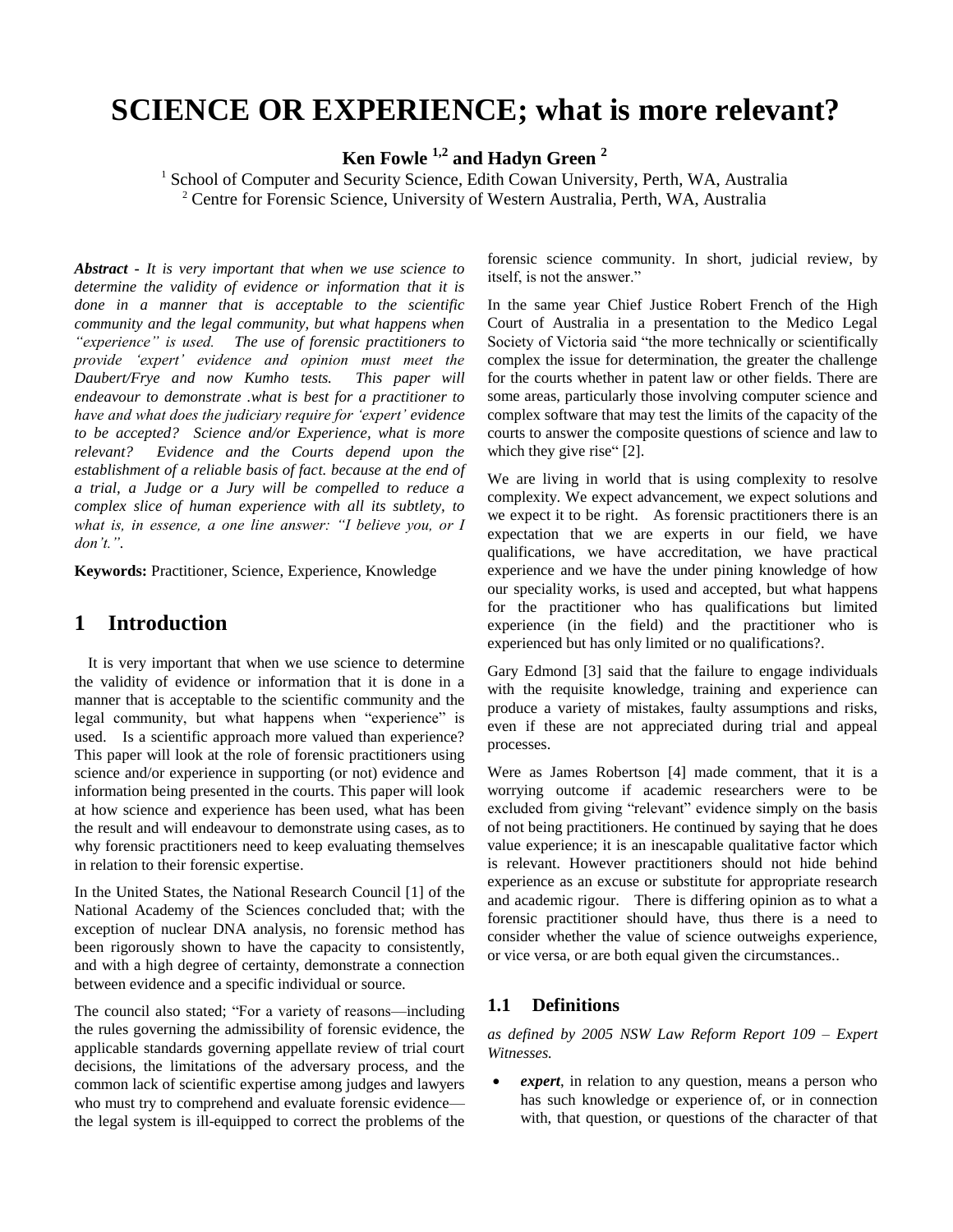question, that his or her opinion on that question would be admissible in evidence.

- *expert witness* means an expert engaged for the purpose of:
	- o providing a report as to his or her opinion for use as evidence in proceedings or proposed proceedings, or
	- o giving opinion evidence in proceedings or proposed proceedings.
- *expert's report* means a written statement by an expert (whether or not an expert witness in the proceedings concerned) that sets out the expert's opinion, and the facts on which the opinion is formed, and contains the substance of the expert's evidence that the party serving the statement intends to adduce in chief at the trial.

#### **2 Background**

*.*

.

In what follows, the authors have used cases where the court has mentioned what is expected of experts who provide evidence and what is not acceptable.

#### **2.1 The Frye vs Daubert Cases in the USA**

In the USA, historically, scientific evidence, broadly defined, had to be generally accepted as reliable in the field in which it belongs, before courts would admit opinion testimony based on a particular technique or discipline. This was based upon the 1923 decision *Frye v. United States 293 D 1013 (DC Cir 1923)* and as such a "general acceptance" test was established by the testimony of experts in the particular field.

In 1993, *Daubert v Merrell Dow Pharmaceuticals Inc, 113 S Ct 2786,* the US Supreme Court supersede the *Fry* test and established as requirements for the admissibility of expert evidence that:

- 1. The expert must be qualified.
- 2. The methodology employed by the expert must be reliable.
- 3. The testimony must assist the trier of fact.

These requirements were reflected in an amended version of US Federal Rules 702:

- 1. Whether the theory or technique had been tested.
- 2. Whether it had been subjected to peer review.
- 3. The rates of error in the technique and any standards controlling the technique's operation.

Whether there is general acceptance of the theory or technique in the scientific community..

#### **2.2 The Position of the Australian Courts**

In contrast to the US Federal Rule 702 which states:

"*If scientific, technical, or other specialized knowledge will assist the trier of fact to understand the evidence or to determine a fact in issue, a witness qualified as an expert by knowledge, skill, experience, training, or education, may testify thereto in the form of an opinion or otherwise*"

The Australian provision for expert opinion evidence is section 79 of the *Evidence Act* 1995 (Cth) which states:

*"If a person has specialised knowledge based on the person"s training, study or experience, the opinion rule does not apply to evidence of an opinion of that person that is wholly or substantially based on that knowledge."*

In his paper Deflating Daubert: Gary Edmond [5] said that "*Daubert* and more recently *Kumho*, have provided judges with more (rhetorical) resources for excluding evidence. But it also illustrates how close *Frye* and *Daubert* really are." He continues "*Daubert* is an attempt to make sure the experts have actually employed the generally accepted theory. But if a qualified or experienced expert comes to court from a recognised field using a *generally* or *significantly* accepted technique, it is hard to conceive why the issue of faithfulness to the technique or particular approach could not be explored through cross examination".

Scott Mann [6] wrote that in Australia, the *Uniform Evidence Act* allows opinion based on specialised knowledge deriving from a person"s training, study or experience, leaving specialised knowledge undefined. Under the common law it is accepted that expert opinion must derive from a "field of expertise" and points out, "Australian law has never clearly resolved the test for a "field of expertise".

All of this means that the onus remains on the legal representatives to take a very active role in the expert defence of their clients" interests; to prevent bias, bribery and untruth from winning the day through their own mastery of the crucial scientific issues, vigorous critical interrogation of expert witnesses for the other side, appropriate selection and use of their own witnesses and ongoing scientific education of judge and jury.

Justice Wood [7] from the Supreme Court of New South Wales in a presentation at the 2002,  $16<sup>th</sup>$  International Symposium for Forensic Science said "that it was unresolved in Australia whether the appropriate test for the admissibility of expert evidence should be the *Frye* or the *Daubert* test".

From what has been presented to date from both practitioners and judiciary as to what is used to determine the acceptability of evidence, that it is unclear and that a resolution of this issue has real significance if is to be excluded from presentation as forensic evidence. The only clear thing and what we do know is that it is the role of a forensic practitioner to assist the court in understanding the facts presented in a trial and providing an opinion (if required).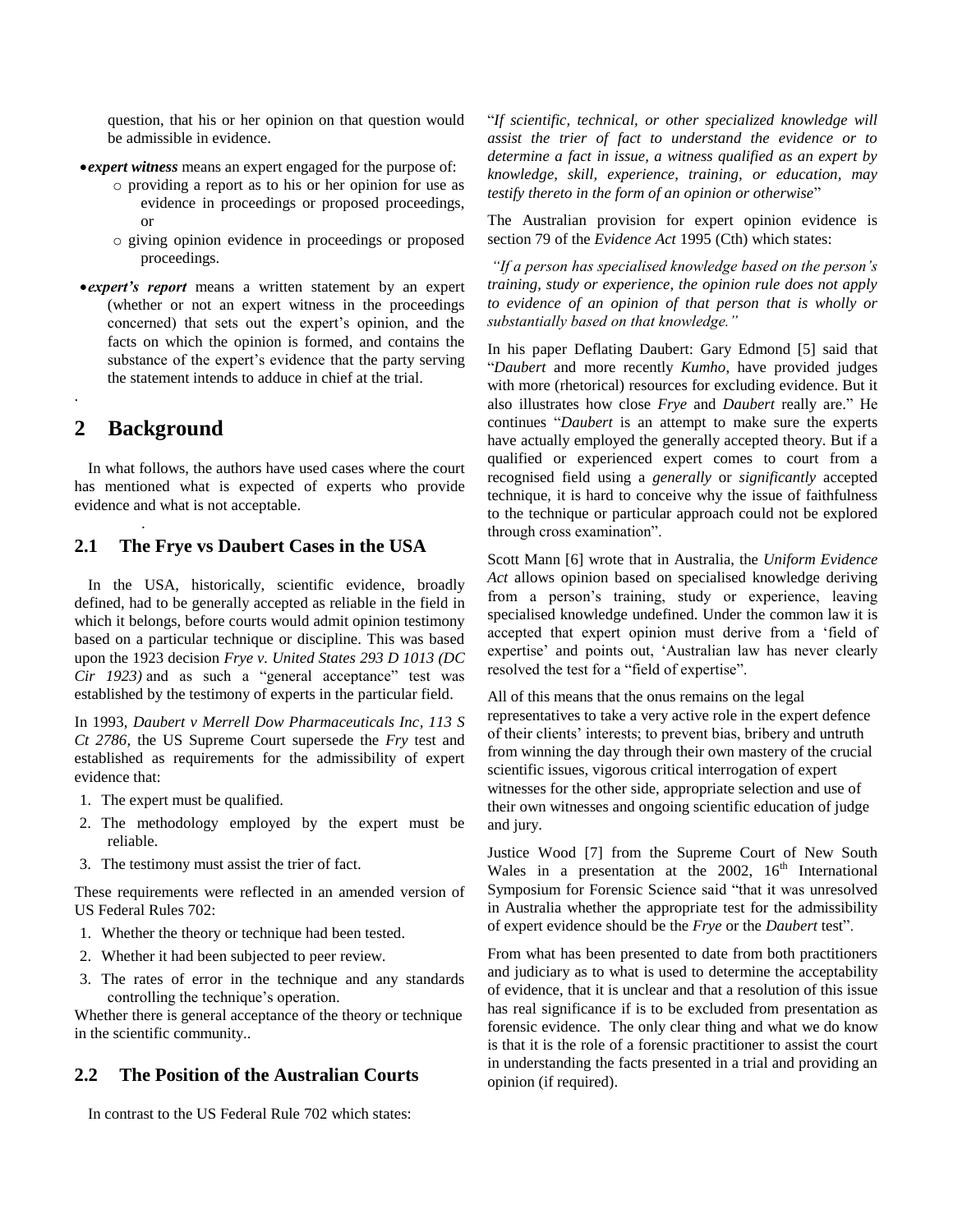#### **2.3 Experience**

As forensic practitioners we must be able to understand what we do, what we use (in our respective discipline) and how it works. We need to present our work and opinions in a scientific manner to the courts whilst being mindful that it needs to be understood by the triers of fact, often the jury.

For example: a Registered Professional Engineer and longtime State Traffic Safety, vehicular homicide expert was asked a question by the court in regards to a case based on a questionable application of critical speed formula [8].

- The Court: Mr Godfrey, let's go back to some high school physics here just to complete the record. What is the scientific basis for the critical speed formula?
- Mr Godfrey: Newton"s Laws.
- The Court: Which is?
- Mr Godfrey: Well there are three of them, three different Laws
- The Court: Put them on the record, please.
- Mr Godfrey: You"re pressing me, your Honor, here in my advanced senility.
- The Court: I just want to complete the record.
- Mr Godfrey: There"s three Newton"s Laws. For every force there is an opposing force.

The Court: An object in motion stays in motion?

- Mr Godfery: An object in motion tends to stay in motion. If it's in a circular motion, it will tend to move to the outside.
- The Court: And these are the basis of the mathematics of the formula?
- Mr Godfery: These are the basics of the mathematics of the formula, yes, sir.

Clearly the evidence was erroneous because Newton"s three (3) Laws are [9] :

- 1. Every object persist in its state of rest or uniform motion in a straight line unless it is compelled to change that state by forces impressed on it to it.
- 2. Force is equal to the change in momentum per change in time. For a constant mass, force equals mass times acceleration.
- 3. For every action there is an equal and opposite reaction.

From the above either the expert witness was so confident, that the court would accept his testimony because he was called an expert or he made a mistake that as an expert witness. What the scientific community was liable to draw was there was a lack of understanding of the basics. Worse still a jury was liable to be misled by the testimony.

As practitioners we need to know/understand the technology and methodologies that we use in our field of specialisation, and be prepared to apply them even to matters such as cold cases or when fresh information emerges in current cases.

#### **2.4 Science**

Most practitioners use some form of science to support their finding. But it is very rare to find a case where only science has been used to obtain a conviction.

In a paper by Wendy Abraham [10] she cites R v Rowe in dismissing an argument that a verdict was unsafe on the basis that DNA was the only evidence of identification, the three presiding judges Bleby J, Doyle CJ and Gray J all agreed, with Justice Bleby"s conclusions: "The evidence was the subject of expert opinion. It was subjected to close scrutiny by the trial judge who directed the jury that they must be satisfied beyond reasonable doubt as to the reliability and accuracy of the DNA analysis". It probably founded a safer basis for a conviction that the frailty often attending the evidence of a single eye-witness who gives evidence of identification of the offender.

#### **2.5 Science and No Experience**

In the Court of Criminal Appeal in New South Wales [11], Mr Gordon Wood had his conviction for the murder of Carolyn Bryne on 7 June 1995 overturned. Wood had been convicted in 2008 of the murder of Byrne some 11 years earlier. The prosecution contended that Wood had thrown Byrne from a cliff. It had initially been assumed that she had committed suicide.

Associate Professor Rod Cross took an interest in how Byrne met her death: Originally it had been assumed that she committed suicide by throwing herself off a cliff and landing on rocks below; to test that theory Cross conducted a series of experiments. These involved strong men throwing women into swimming pools and throwing dead weights; further having fit and able-bodied young women jumping and diving into pools. It was concluded that a strong, fit man could have thrown a woman of Byrne's weight from near a bend in a safety fence to where her body was found

Once Cross had reached this conclusion, it was decided to prosecute the applicant for murder. The prosecution reasoned that this evidence, together with the evidence of another witness, was sufficient to exclude the possibility that Byrne committed suicide and to implicate Wood in her murder. Later Cross wrote a book *Evidence for Murder: How physics convicted a killer.* In his book he admits that he has never investigated a cliff fall but his experience was in the study the physics of sport, falling fatalities and accidents. (Note: His book about the matter was tendered and admitted as new evidence on the appeal).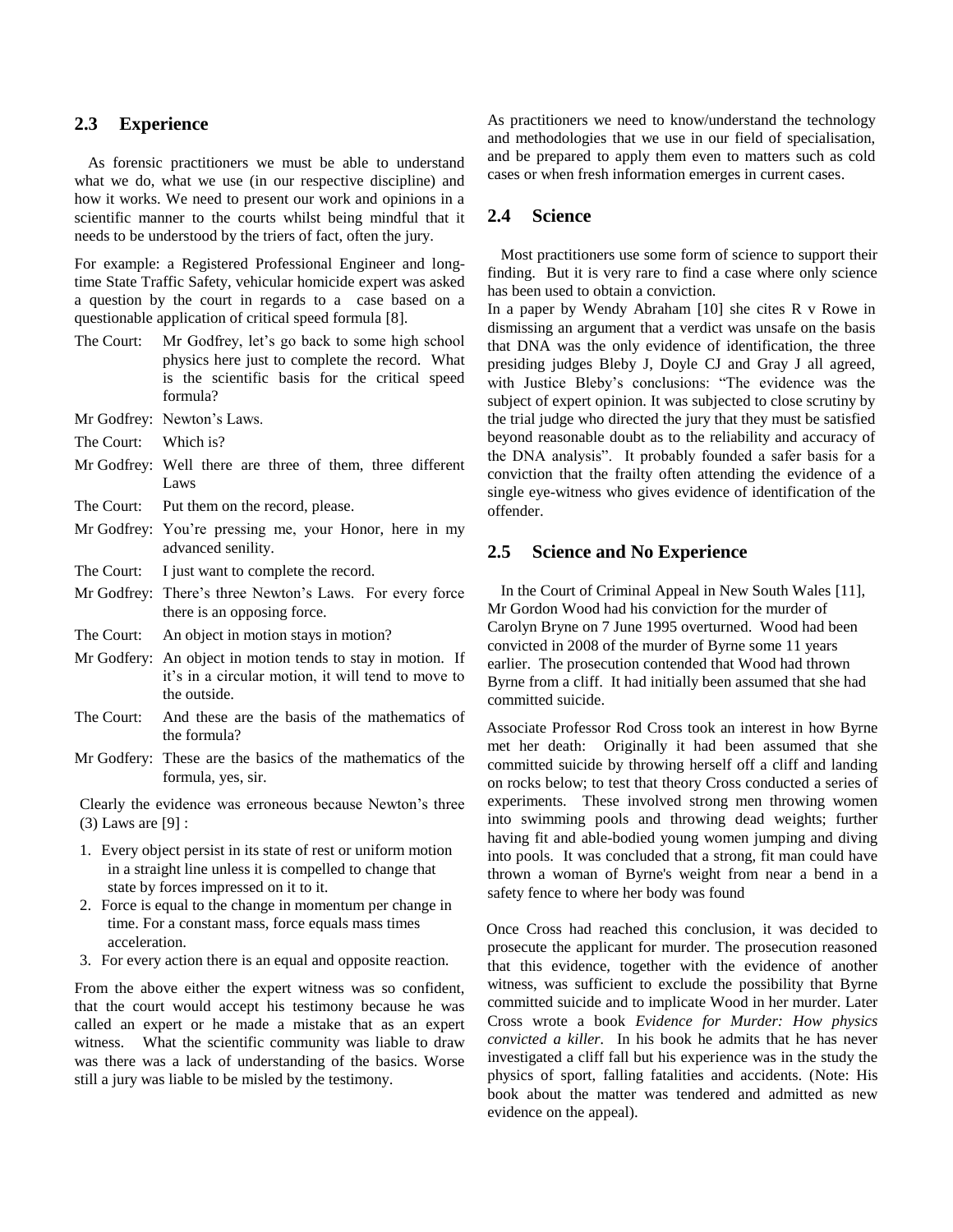Wood"s appeal barrister Tim Game SC presented nine grounds of appeal, which included evidence that forensic material presented at the trial was flawed. .

Chief Justice McClellan in his finding stated "Experts who venture 'opinions', (sometimes merely their own inference of fact), outside their field of specialised knowledge may invest those opinions with a spurious appearance of authority, and legitimate processes of fact-finding may be subverted." He also mentioned the following regarding Cross" expertise in the matter;

- Cross was allowed, without objection, to express opinions outside his field of specialized knowledge.
- It was submitted to this Court that at the very least A/Prof Cross' lack of expertise in these areas diminished the weight that could reasonably be attributed to his evidence.
- Cross' qualifications are in physics and his primary area of expertise is in plasma physics.
- He has spent some time since his retirement assisting the police in the investigation of incidents of persons falling and has published alone, or with others, some papers concerned with the physics of sport.
- In the course of these tasks he has applied his knowledge of basic physics.
- He has no qualifications or experience in biomechanics.

#### **2.6 Science and Experience**

In the case of a *The State of WA v Marteniz* [12] before Justice Heenan the accused were charged with causing the death of Phillip Walsham who, it was said, was pushed from an overhead footbridge to the ground below in the early hours of 28 February 1998. Heenan was made comment on whether the evidence of an expert witness could be admitted and pointed out a number of flaws, for example:

- 1. There was no attempt made to standardise the results and there was no error analysis. Heenan observed that all of the measurements actually relied upon (height, velocity, weight) were fixed or precise and not within a range: There was no allowance for error. Therefore they produced precise results that could not impress even a lay observer as being particularly scientific.
- 2. The calculations as to time for the fall and distance covered were expressed in terms of absolute accuracy with no allowance for error. The Court observed that the situation was most unlikely given the subjective nature of much of the data and rendered questionable conclusions based on a difference between 3.7 metres and 5 metres over the short span of the fall.

Although Heenan J was critical of the evidence of the expert witness Heenan J was satisfied that the expert witness had training, experience and expertise in the field of physics, mechanics and trauma analysis and he presented his report and findings in a manner that was acceptable to the Court and allowed the evidence presented to be challenged and questioned.

#### **2.7 Discussion**

Our evidence is being tested by other experts, challenged by researchers and the law and it is the forensic practitioner who needs to keep abreast of what is happening. The case you used your science and/or knowledge to determine an opinion, may have changed. In a new case or due to the length of the legal process (the same case) your workings, finding and opinion may change due to new science or experience and this must be reflected in your work and findings as developments occur.

In the above we have seen how courts have accepted (or not) expert evidence. In the cases where an appeal has been accepted due to in adequate evidence, we must also consider that to get to an appeal, there must have been a conviction. It is not the intent of this paper to discuss the issue of why was it accepted.

We have seen how courts have accepted evidence from both the scientific and the experienced practitioner but Doyle CJ [12] stated that experience teaches us that witnesses can be "100 percent certain", yet wrong. So long as juries determine the issue of guilt, jurors will be entitled to reject the confident testimony of lay and scientific witnesses, especially if it does not fit other evidence that they do accept.

So what should the practitioner and the legal profession be looking for in the capability of a forensic practitioner to prepare and present forensic evidence?

Judge Richard Posner [13] declared that the continued rapid advance in science is going to make life difficult for judges (and the Courts) this was because of the breakneck technological changes that are thrusting many difficult technical and scientific issues on judges, for which very few of them are prepared because of the excessive rhetorical emphasis of legal education and the weak scientific background of most law students.

Justice Kirby [14] also supported the notion that technologies themselves have now gone beyond the understanding of ordinary citizens, even highly educated ones, and it is essential that society should be able to look to experts in the technology to help in defining, and responding to, the implications for society of the technological advances.

From what has been presented we know that the courts are the gatekeeper of what can be admitted as evidence but we are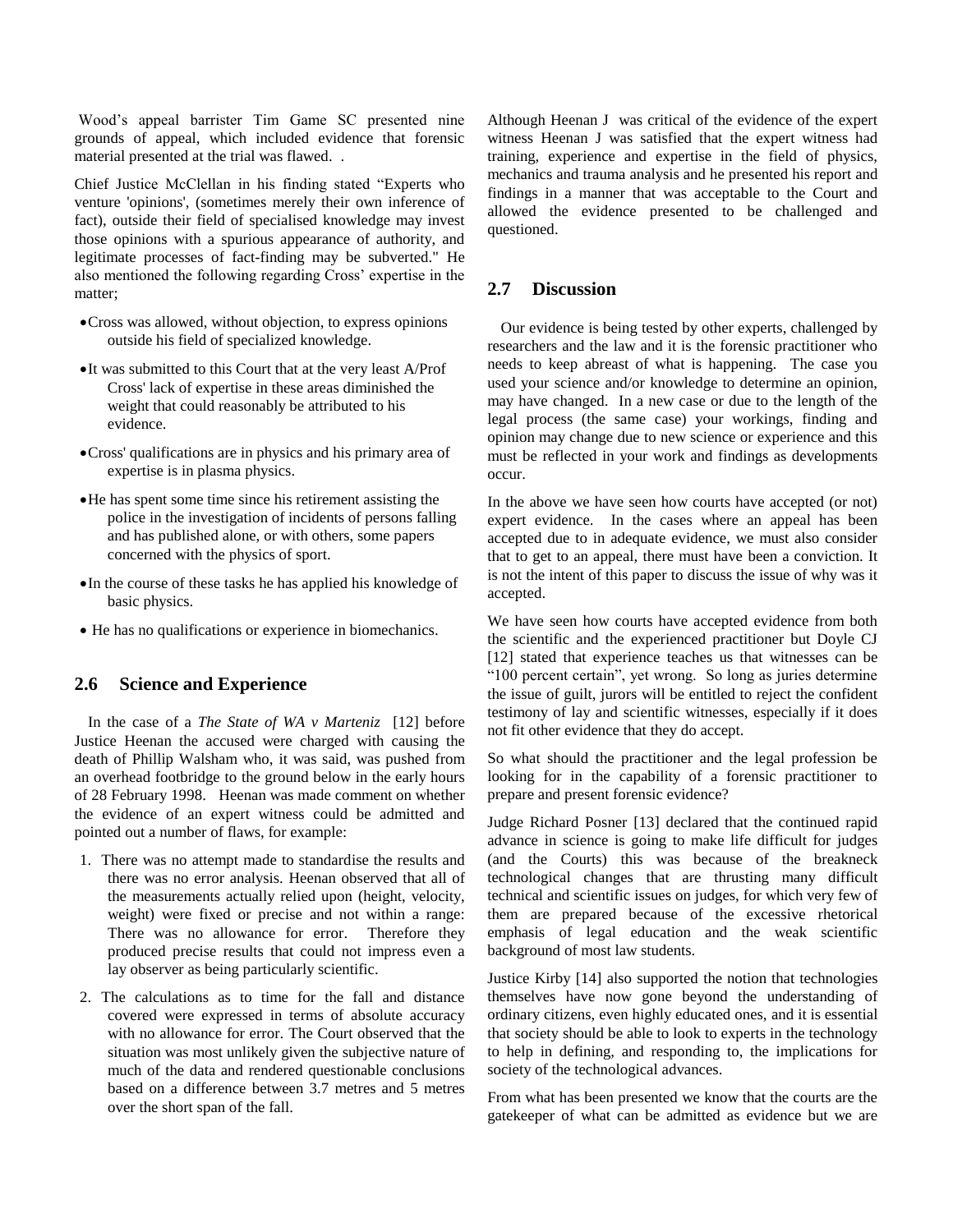still not assured of ensuring the accuracy of the evidence. In an article by the Australian Law Reform Commission [15] they mention that human failure is more likely to cause science to fail on the courtroom and automated equipment and better methodologies are available.

So the question is raised again how can we ensure that "expert "evidence is of high quality?

In a speech to the Federal Court/Law Council Case Management Workshop Justice French [16] stated "The subject matters upon which courts are required to make decisions inevitably attract many different kinds of "expertise" which it is claimed will assist them in their determinations. Their varieties are distinguished by more than subject matter. Differences in conceptual foundations and methodology and the nature of the intellectual or other enterprises they represent raise a question about the proper construction to be given to such phrases as "specialised knowledge based on training, study or experience" which appears in s76 of the *Evidence Act 1995* (Cth).

Therefore a forensic practitioner (or expert) must be able to demonstrate their "specialised knowledge" and "expertise" to the satisfaction o a court and this is done by presenting their training, study and experience in their specialised field, as depicted in *The State of WA v Marteniz* [12].

In the UK in the cases of RvWeller [17], the appeals court judgement stated "that if one tries to question science purely by reference to published papers and without the practical dayto-day experience upon which others have reached a judgement that attack is likely to fail, as it did in this case". The three Justices continued that they do hope that the courts will not be troubled in future by attempts to rely on published work by people who have no practical experience in the field and therefore cannot contradict or bring any useful evidence to bear on issues that are not always contained in scientific journals.

The appeal was based on the proposition that the evidence (DNA) was not sufficiently reliable for experts to express an evaluation of the probabilities due to the lack of relevant publications. In the judgement it was stated "It is unrealistic to examine a field of science of this kind by reference to published sources. A court in determining whether there is sufficiently reliable scientific bases for expert evidence... will be entitled to take into account the experience of experts".

Even in the UK, courts are making comments and decisions on science and experience as to what is more relevant.

From what has been discussed to date, it is acknowledged that appropriate Science and Experience of the area of expertise that is being relied upon is required and as Abraham [10] states "Only then can the strength and limitations of evidence be properly assessed, and if required, presented to a jury in an accurate and comprehensible manner with its true significance being exposed".

## **3 Conclusion**

Science and technical advancement is providing the Forensic Practitioner with better tools to work with to undertake work. This also means that the Forensic Practitioner is required to have a greater understanding of their particular area of expertise. The increasing complexity of some evidence demands that Forensic Practitioners assist the courts in understanding certain events; gone are the days where once the Forensic Practitioner could say "trust me I am a expert" without demonstrating to the satisfaction of their client and ultimately the court.

The Forensic Practitioner plays a decisive role in only a minority of cases that come before the courts; however, if required, they can have a crucial bearing on the outcome of the trial, as in Wood v R 2012 [11]. Of concern to the courts is that a sound judgement is reached that is based upon "the facts'. To reach this conclusion it may be the acceptance of the "expert" due to their scientific and/or experience on the subject matter.

Forensic Practitioners must demonstrate good understanding of their area of specialisation and this may include science, technology and law they use, whether it be old (but still accepted) or new and revised. Additionally their underpinning knowledge and experience is paramount to the case, client and court, as it compliments, the science.

We are not saying that you have to have both, but from the cases provided and the publication presented the two go hand in hand.

Science and Experience, what is more relevant? Evidence and the Courts depend upon the establishment of a reliable basis of fact. So why not both, because at the end of a trial, at the end of an appeal, a Judge or a Jury will be compelled to reduce a complex slice of human experience with all its subtlety, to what is, in essence, a one line answer: "I believe you, or I don"t."

## **4 References**

[1] NRC, - National Research Council. "Strengthening the forensic sciences in the US: The path forward". Washington DC: National Academies Press; 2009, p. 5.

[2] French, (CJ) R, "Science and Judicial proceedings: seventy six years on". Chief, Medico Legal Society of Victoria, 2 May 2009.

[3] Edmond, G , "Actual innocents? Legal limitations and their implications for forensic science and medicine". Australian Journal of Forensic Sciences, 43: 2, 177 — 212